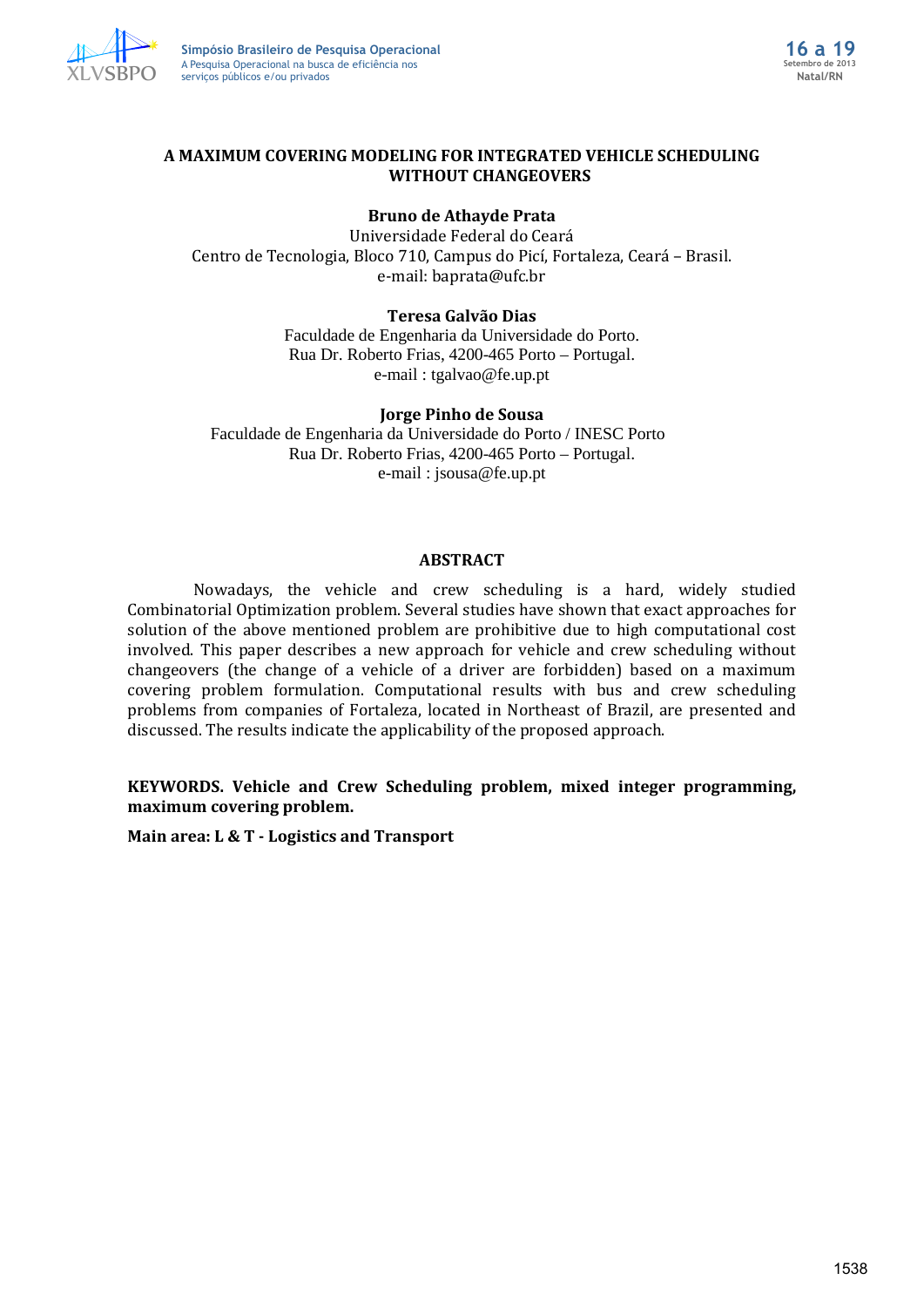

## **1. Introduction**

In mass transit systems, the planning of transport modes is composed of the following main stages (2001, CEDER, 2002): network route definition, setting of the timetables, vehicle scheduling, crew scheduling and crew rostering. The last three activities are the target of lots of research due to the potentiality of costs reduction coming from its optimization (DADUNA and PAIXÃO, 1995; WREN and ROSSEAU, 1995).

Several researchers have reported the strong interaction between the problems concerning vehicle and crew scheduling and the gain in considering them jointly (FRIBERG and HAASE, 1999; GAFFI and NONATO, 1999; FRELING *et al.*, 1999, FRELING *et al.,* 2003)*.*  Such problem is denominated Vehicle and Crew Scheduling Problem – VCSP. The mentioned papers also report the difficulty in solving the VCSP in an exact way, even for small size instances.

One of the cases in which the integrated approach has more advantages is the one in which the changes of drivers per vehicle (changeovers) are forbidden (FRELING *et al.*, 2003). For this case in particular, Huisman (2004) presents a model based on the Set Covering Problem *–* SCP.

This paper aims to report a new mathematical modeling for the VCSP without changeovers, based on the Maximum Covering Problem (MCP). The mathematical model proposed is tested in a set of 15 instances which come from the public transportation system in Fortaleza, a city which is located on Northeast of Brazil.

The paper is composed of four other sections, described as follows. In the second section, basic concepts about VCSP are presented. In the third section, a new mathematical model or VCSP is presented. In the fourth section, the computational experiments with real instances are presented. Finally, in the fifth section, conclusions about the theme approached are made.

## **2. Vehicle and Crew Scheduling**

Traditionally, the vehicle and crew scheduling is accomplished in a sequential way, so that the vehicles scheduling (Vehicle Scheduling Problem – VSP) is an initial stage, being completed by the crew scheduling (Crew Scheduling Problem – CSP). CSP is more constrained than VSP; therefore, it is not very intelligent to schedule vehicles without taking the crews into account, since they constitute the bottleneck of the process.

A great deal of the public transportation companies, especially in the developed countries, the costs with the crew are the most significant ones in the service offered. Thus, efforts must be made to minimize such costs, always taking into consideration the vehicles allocation, which is also a fundamental question in such process.

Freling *et al.* (2003) affirm that there are three approaches for vehicle and crew scheduling: the traditional approach, in which the VSP is solved first, and then the CSP; the independent approach, in which both problems are solved separately, without the concern with the mutual impacts between the two schedules; and the integrated approach, in which the two problems are solved simultaneously. The focus given by the paper refers to the simultaneous resolution of the referred problems.

According to Freling *et al.* (1999), the benefits of the integrated approach for VCSP are bigger in the following circumstances: restrict number of changeovers, constrained deadhead trips, elevated time in which a crew is utilized in the vehicle, obligatory permanence of the crew while the vehicles are waiting, imposition of a minimal duration of pieces-of-work, domination of the crew costs over the vehicles costs and the rendition of the drivers occurs only in the depots.

In case any of these characteristics do not exist in the urban transportation planning, probably it will not be necessary to employ the integrated approach, since the crews can move independently from the vehicles. However, such situations are very usual in practice. It is also pertinent to highlight that the goals of the integration are two: to generate viable solutions and to reduce the system operation costs.

Taking into account the intrinsic complexity of the VCSP, for real instances of medium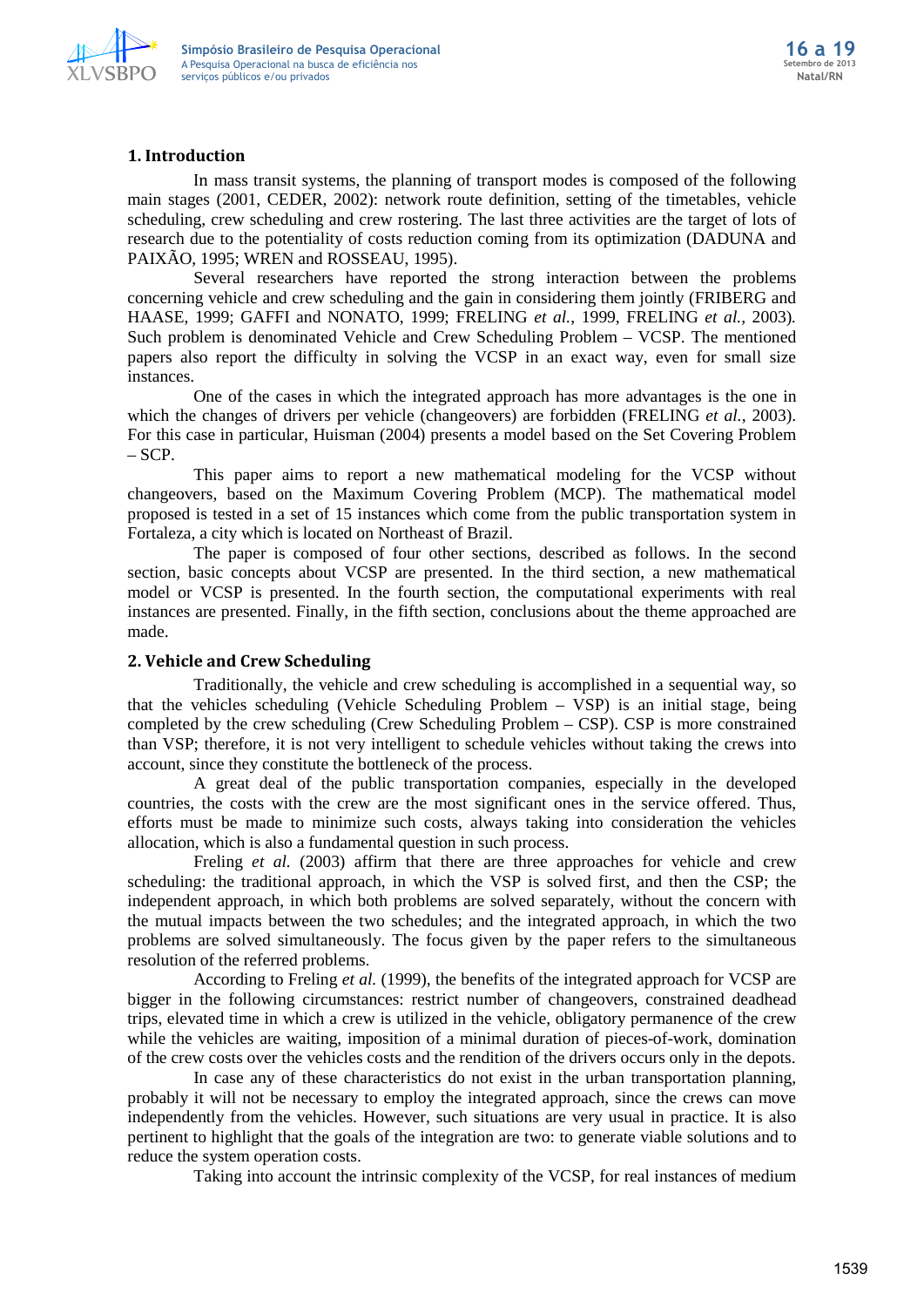

and great size, it is not possible to obtain the precise solution for the problem. Thus, heuristic approaches were proposed in the literature for its solution.

Next, a bibliographical review of the approaches for the solution of the VCSP is presented. Due to the heterogeneity of such approaches, they were classified into two groups: approaches based on exact methods and approaches based on heuristics.

When it comes to the approaches based on exact methods, it is possible to refer to the proposals by Freling *et al.* (1999b), Friberg and Haase (1999), Gaffi and Nonato (1999), Haase *et al.* (2001), Freling *et al.* (2001b), Fischetti *et al.* (2001), Freling *et al.* (2003), Huisman (2004), Huisman *et al.* (2005), Weider (2007), Fleurent and Rosseau (2007), Groot and Huisman (2008) e Mesquita and Paias (2008).

Among the approaches based on heuristics, it is possible to highlight the approaches proposed by Ball *et al.* (1983), Falkner and Ryan (1992), Patrikalakis and Xerocostas, Wren and Gualda (1999), Valouxis and Housos (2002), Rodrigues *et al.* (2006), Laurent and Hao (2007), Bartodziej *et al.* (2007), Steinzen *et al.* (2007), Steizen (2007) and Laurent and Hao (2008).

The use of optimization based on mathematical models has been infeasible for the VCSP, since even for instances with few trips (about 20 or 30 trips), the computational times become prohibitive. Such complexity consists of the fact of aiming at solving, in an integrated way, difficult problems such as the multicommodity network flow and the set partitioning problem/set covering problem. Thus, it is essential to search for a simpler mathematical model which even though is able to reflect appropriately the complexity of the VCSP.

## **3. Proposed approach**

Huisman (2004) presents an extension of Freling *et al.* (1999) model for the VCSP, which generalizes this model, being applied when changeovers are allowed or not. However, Huisman (2004) underlines that, when changeovers are forbidden, the concept of combined duty can be used, in which a same vehicle and crew duty can be combined in only one duty. Thus, the cost of a combined duty *j*, denoted *g*, is defined as the addition of the duty cost of the vehicle plus the cost inherent to the crew duty.

In set covering and set partitioning problems, there is a matrix, usually denoted by *A*, which consists of *n* rows and *m* columns. In these problems, the aim is to cover the highest number of *A* rows with the lowest cost possible. In planning problems concerning public transportation, the *A* columns represent duties and the rows represent pieces-of-work.

The set covering problem, although is solved easier than the set partitioning problem, it is not the desirable approach for the CSP, since, generally, pieces-of-work are covered for more than one duty, which is an undesirable situation in practice. Thus, a stage of post-processing of the solution aiming at eliminating the superposition of duties is necessary.

Dias *et al.* (2002) present a model for the Bus Driver Scheduling Problem – BDSP based on the Relaxed Set Partitioning Problem –RSPP. On RSPP, leftovers (associated at the uncovering of all the pieces-of-work) are allowed through a relaxation of the classic sets partitioning problem. However, such uncovering is penalized at the objective function.

According to Park and Ryu (2006), instead of adopting a SCP model for the optimization of duties related to the crew, a Maximal Covering Problem – MCP can be used to find a subset of duties which cover the biggest quantity of pieces-of-work possible. According to the experience of Park and Ryu (2006), the MCP approach lets fewer pieces-of-work uncovered than a SCP model. On this approach a standard which acts as a superior limit of duties used in the solution is used.

The Maximum Covering Problem (MCP) is a widely studied Combinatorial Optimization problem, with several applications, such as facility location (including health centers, emergency vehicles and commercial bank branches) and scheduling (flexible manufacturing systems, mass transit services, telecommunications) (CHURCH and ReVELLE, 1974; DOWNS and CAMM, 1996; RESENDE, 1998; ARAKAKI and LORENA, 2006; PARK and RYU, 2006).

The classic MCP is defined by Church and ReVelle (1974) as a maximization problem,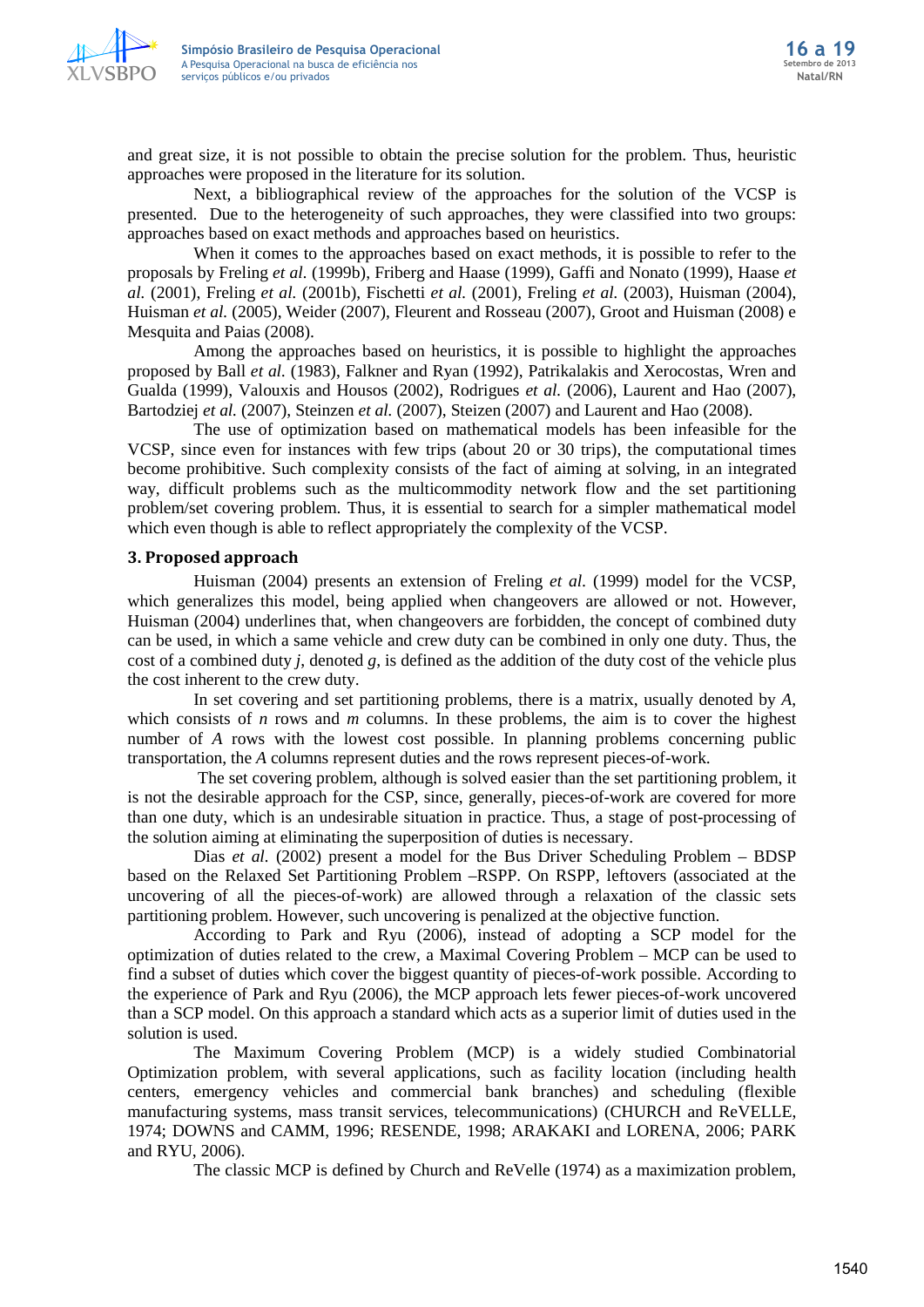

in which weights are associated to the decision variables. Church and ReVelle (1974) formulate the MCP as a problem of minimization, associating it to a *ci*, cost, inherent to the uncovering of the  $i<sup>th</sup>$  line in  $\overline{A}$ . Thus, the goal is to minimize the number of uncovered lines in matrix  $\overline{A}$  (such formulation could be denoted as a problem of minimum uncovering).

According to Dias *et al.* (2002), in problems concerning operational planning of public transportation systems, approaches based on set covering and set partitioning are frequently utilized.

Approaches based on SCP have the advantage of enabling a faster solution; however, due to the permission of overcovers occurrence, such solutions need corrections to be put into practice. Approaches based on SPP are of harder solution, however, since they do not allow overcovers, they are more attractive in a practical point of view.

Huisman (2004) underlines that, for the particular case of VCSP in which changeovers are not allowed, an approach based on SCP can be adopted. As a consequence, an approach based on SPP can also be utilized. As the model based on the set partitioning problem is more desirable in a practical point of view, it is pertinent to analyze it thoroughly.

According to Klabjan *et al*. (2001), the main reasons why the problem of crew scheduling based on SPP makes it difficult are: the high number of feasible duties required for cover all trips, its complex structure and the complex nature of non-linear costs.

The number of possible duties is not basically related to the mathematical model, but to the practical characteristics of a given real problem.

One of the main reasons why the SPP structure is complex is the equality constraints, which impose that every line of matrix *A* be covered by only one column. However, this is the great advantage of the abovementioned approach because, thus, the overcovers are eliminated.

The objective function of SPP consists of an inner product of a costs vector and a decision variable vector. So, the problem has an explicit structure of costs with a linear feature. On the other hand, in an implicit way, this structure might change into a non-linear one. Such particularity makes itself evident in problems of the crew scheduling kind.

In problems concerning public transportation planning, a duty can be seen as a covering of a set of pieces-of-work. The cost of a duty is related to the payment of the crew. Due to the labor laws valid in most of the cities, the crew duties are not paid for each hour of work, but for workday. Thus, duties that cover quantities of different pieces-of-work might have the same cost. Consequently, the relation between the cost of the duty and the quality of the duties is not directly proportional. In other words, such relation is non-linear.

Another source of non-linearity of the implicit SPP costs structure is the payment of extra-hours. Once exceeded the duration of the workday, so that a duty can cover more pieces-ofwork, an addition of an extra amount to be paid is necessary, which is proportionally more expensive than an hour worked in a normal workday. There is, again, an evidence of the nonlinearity of SSP costs.

A way to reduce the high number of feasible SPP duties, as well as to avoid its nature of non-linear costs is working with an objective function which has as a priority not the minimization of costs of the duties to be selected, but with the minimization of uncovered piecesof-work.

Proceeding this way, we can generate only duties within the standard workday. Thus, the objective function would related to the minimization of the amount of pieces-of-work to be covered by extra-hours. Another advantage of this approach would be the reduction of the amount of duties to be generated, since the duties with extra-hours would not be necessary.

A new variant of the MCP, applied to the VCSP without changeovers, can be mathematically formulated as follows:

Minimize  $z = \sum_{i=1}^{n}$ *i i z* 1

(1)

Subject to: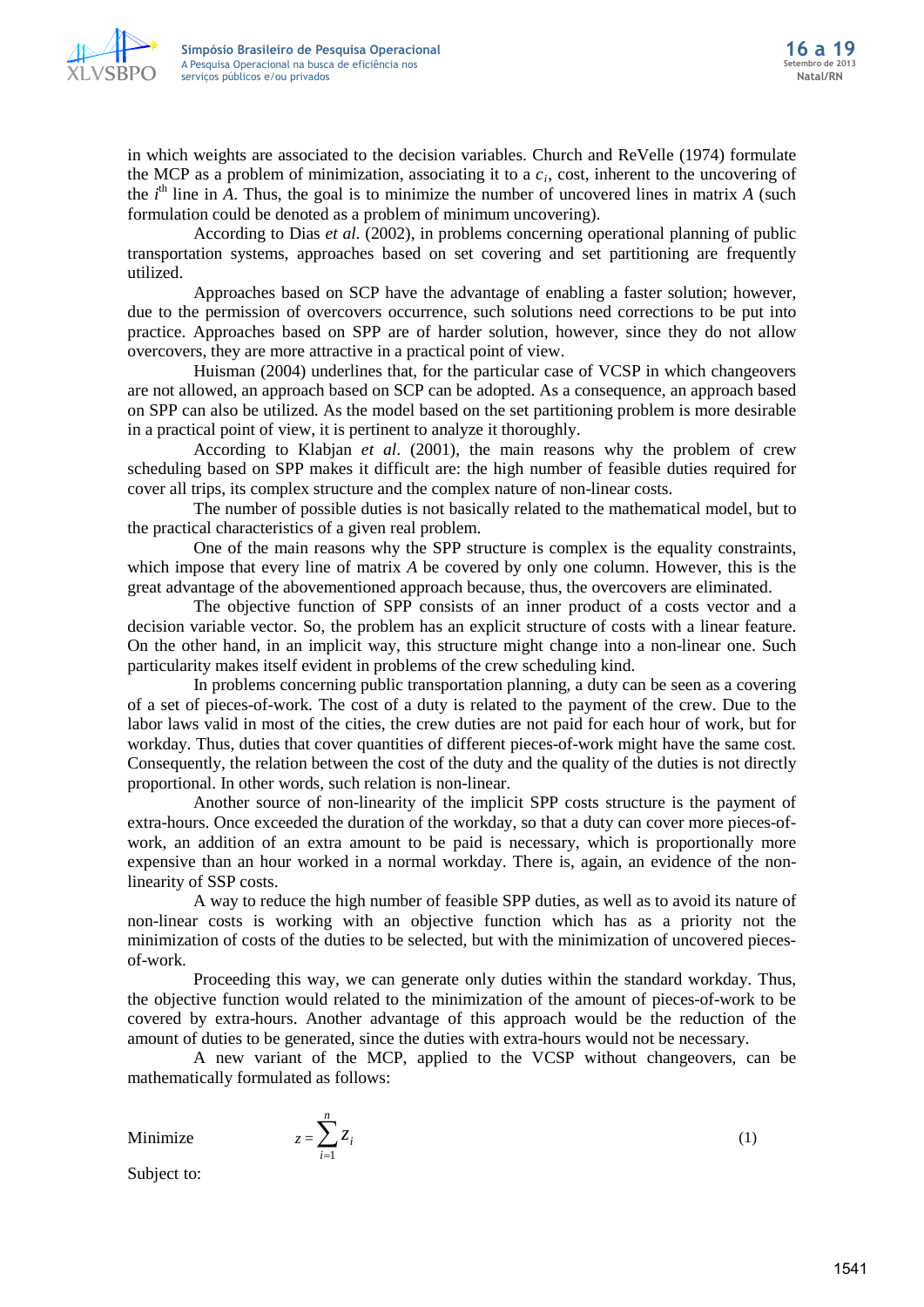

**Simpósio Brasileiro de Pesquisa Operacional 16 a 19** A Pesquisa Operacional na busca de eficiência nos serviços públicos e/ou privados

$$
\sum_{i=1}^{n} a_{ij} x_j + z_i = 1 \qquad \forall i = 1, ..., n, \forall j = 1, ..., m.
$$
 (2)

$$
\sum_{j=1}^{m} x_j \le d \qquad \forall j=1,...,m. \tag{3}
$$

$$
\forall j = 1, ..., m. \tag{4}
$$

$$
z_i \geq 0 \qquad \forall \ i = 1, \dots, n. \tag{5}
$$

The objective function represented by equation (1) has as a priority to minimize the number of uncovered pieces-of-work. In case the  $i^{\text{th}}$  piece-of-work cannot be covered, the set of constrains of type (2) imposes that  $z_i = 1$ . As a consequence of this constraint, we have the integrality of the variables; *zi* can be relaxed. Constraint (3) imposes that a maximum number of *d* columns of matrix *A* be selected in the solution. The set of constraints of type (4) illustrates the binary feature of the decision variables. The set of constraints of type (5) imposes the nonnegativity of variables  $z_i$ . The variable  $x_j = 1$ , if the duty *j* is in the solution, being 0 otherwise.

With relation to the formulation proposed above, the following comments can be highlighted: (i) The variables of type *z* can be considered auxiliary variables, since, in fact, they do are not effectively characterized as decisions. If  $z_i = 1$ , then a leftover occurs. (ii) The set of constraints of type (2) forbids the occurrence of leftovers, distinguishing itself from the traditional formulations for the MCP by adopting equality constraints. (iii) In opposition to the classical models of maximum covering, in which the use of *d* columns is imposed, constraint (3) allows that the number of columns inferior to *d* be utilized. (iv) The linear relaxation of the constraint set of kind (4) incurs in the obtainment of a lower bound for the solution of the model.

#### **4. Case study**

The city of Fortaleza, capital of Ceará, is one of the regional Brazilian metropolises in crescent expansion. It has about 2,4 millions of habitants, distributed in just two thousands of Ceará's territory, constituting almost one third of the State's population. It is the first capital of the country in terms of population density. Taking into account its metropolitan area, the population of Fortaleza is superior to 3,2 millions of habitants.

In Fortaleza, employment is concentrated mainly on the central area of the city, and most part of the trips is accomplished by the bus transport system. Most part of the population has a low income, and they depend on the bus system to travel, to study, to shop and to travel for leisure.

The public transportation system of Fortaleza consists of a complex network of transportation, including a range of lines and transshipment terminals. In spite of this complexity, the vehicle and crew scheduling is still done manually, which incurs to a big period of planning time and in solutions which quality could be improved.

The main characteristics of the vehicle scheduling in Fortaleza are: (i) the bus scheduling is a responsibility of the Urban Transportation Enterprise of Fortaleza – ETUFOR, public and private enterprise that manages public transportation like buses, vans, taxis and motorcycle-taxis in the city; (ii) the bus scheduling is planned for each line, individually; (iii) exchanges of vehicles are not allowed between lines during the breaks; (iv) each line is operated by a set of enterprises; (v) the times of pull-ins and pull-outs are not considered in the scheduling, once you do not know, at first, which enterprises are going to operate a determinate line; and (vi) each vehicle has fuel autonomy to make the journey.

There are 22 enterprises operating in the city, with a fleet of 1700 vehicles approximately and a total of 221 regular lines and 22 lines of special operation (dawn buses). There are still 16 lines of complementary transportation (vans).

Among the characteristics of the crew scheduling in Fortaleza, it would be interesting to emphasize: (i) the crew scheduling is not the manager organ's responsibility (ETUFOR); however, the vehicle scheduling must respect the labor legislation appropriate to the crews; (ii)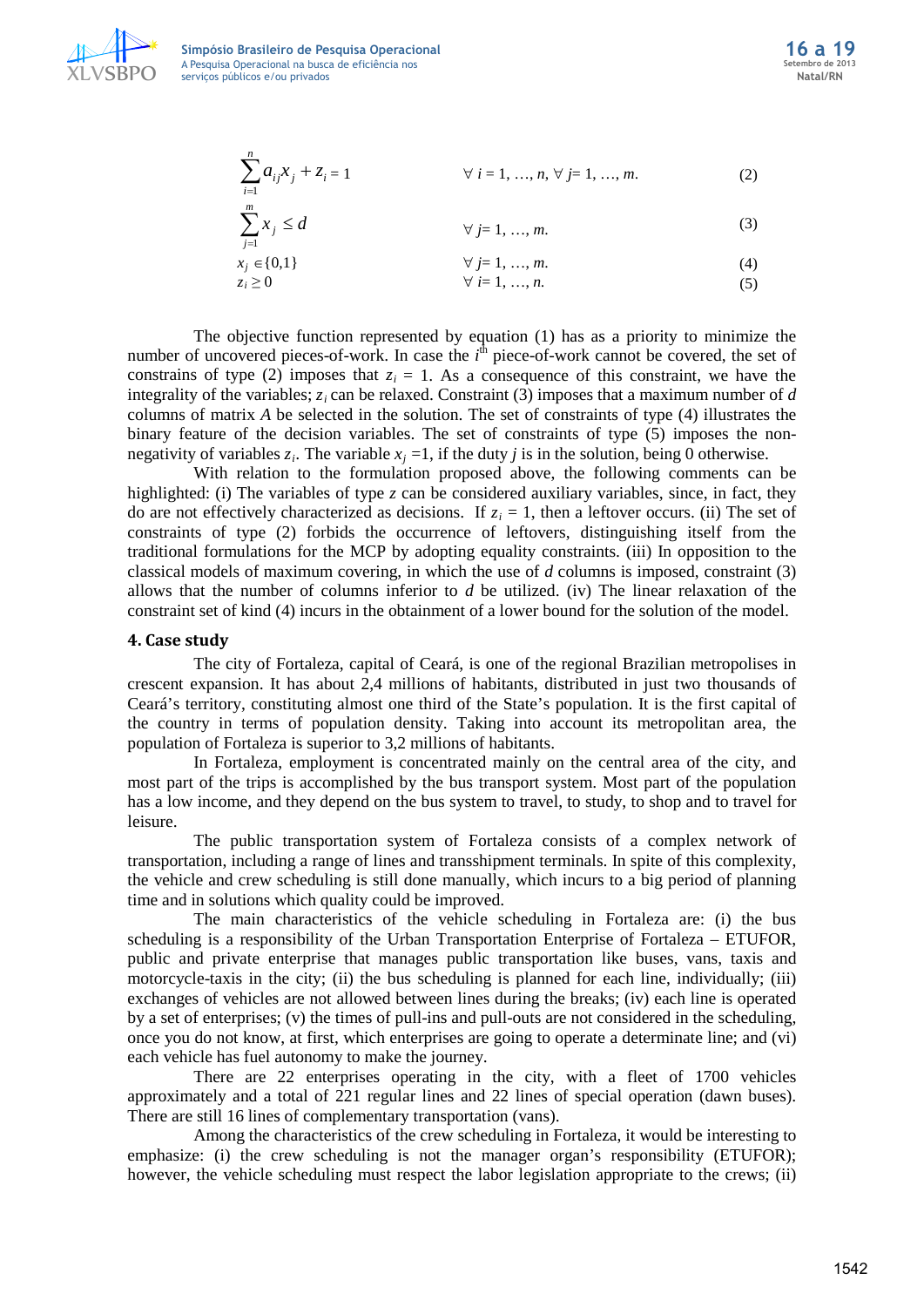

the crew of a bus is formed by a driver and a collector; (iii) the workday lasts 07h20min which is the minimum remunerated value to the crew, being allowed a maximum workday duration of 09h20min, with the totaling of extra hours that are paid with an addition of 50%; (iv) a break is obligatory (unremunerated) for meal that must have a minimal duration of 30min. The meal break should last from 30min to 1h. Breaks of 1h or 2h are allowed, but they generate complaints among the crew; (v) according to an agreement with the workers, a maximum value of 30% of the trips can have breaks bigger than 2h; (vi) the meal break should happen out of the rush hours, preferentially between 9:00 and 11:00, during the morning period, and between 14:30 and 16:30, during the afternoon period; and (vii) a meal break should not be conceded to two vehicles that operate forthwith in a same line.

It is imposed to a crew to work in the same vehicle during the workday, therefore, changeovers are not allowed.

Another pertinent matter is the intrinsic relationship between the vehicle and crew scheduling in Fortaleza, since changes of the crew are not allowed among vehicles. This way, it makes little practical sense to schedule the vehicles without taking into consideration the duties of the crew, which makes an integrate approach indispensable to the problem.

According to Huisman (2004), as the changeovers are forbidden, it is considered that every trip constitutes a piece-of-work. This way, a vehicle-crew pair is allocated to every pieceof-work, in a way that all of the trips are covered with the smaller number of vehicles possible and that a smaller quantity of remunerated hours to the crew is required.

Having in mind the possibility of utilization of duties that violate the labor constraints, the generic model proposed in section 3 can be adapted to the study case as follows.

A matrix *A* being given, of  $n \times m$  order, with  $a_{ii} \in \{0,1\}$  elements; a matrix *B*, of  $n \times p$ order, with  $b_{ik} \in \{0,1\}$  elements; a binary decision variable of  $x_j$  that equals to one if the  $j^{\text{th}}$  duty of the matrix *A* is in the solution, being zero in otherwise;  $y_k$  a binary decision variable that equals to one if the  $k^{\text{th}}$  duty of the matrix *B* is in the solution, being zero otherwise;  $z_i$  a binary decision variable that equals to one if the *i*<sup>th</sup> trip (piece-of-work) is not covered, being zero otherwise and *γ* the maximum number of duties allowed from matrix *B*, the mathematical model for the VCSP without changeovers, based on MCP, is defined as follows:

| $\overline{ }$<br>Minimize<br>$\sim$<br>$l =$ | $\mathbf{6}$ |
|-----------------------------------------------|--------------|
|-----------------------------------------------|--------------|

Subject to:

*k*

1

$$
\sum_{j=1}^{m} x_j + \sum_{k=1}^{p} y_k \le d \qquad \forall j = 1, ..., m.
$$
 (7)

$$
\sum_{i=1}^{n} a_{ij} x_j + \sum_{k=1}^{p} b_{ik} y_k + z_i = 1 \qquad \forall \ i = 1, ..., n, \forall j = 1, ..., m; \forall k = 1, ..., p.
$$
 (8)

 $\sum_{k=1}^p b_{ik} y_k \leq \gamma$  $b_{ik} y_k$  $\forall k = 1, ..., p.$ (9)

$$
\forall j = 1, ..., m. \tag{10}
$$

$$
y_k \in \{0,1\} \qquad \forall \ k = 1, ..., p. \tag{11}
$$
  

$$
z_i \ge 0 \qquad \forall \ i = 1, ..., n. \tag{12}
$$

The objective function represented by the equation (6) intends to minimize the number of uncovered pieces-of-work. In case  $i^{\text{th}}$  piece-of-work cannot be covered,  $z_i = 1$ . Constraint (7) imposes that a maximum number *d* of the matrix columns *A* and *B* be selected in the solution. The set of constraints of the type (8) assures that the pieces-of-work will be covered by columns with no intersections of rows in distinct columns, and, in case this is not possible,  $z_i=1$ . The constraint of type (9) imposes that the maximum quantity of unfeasible duties is not exceeded.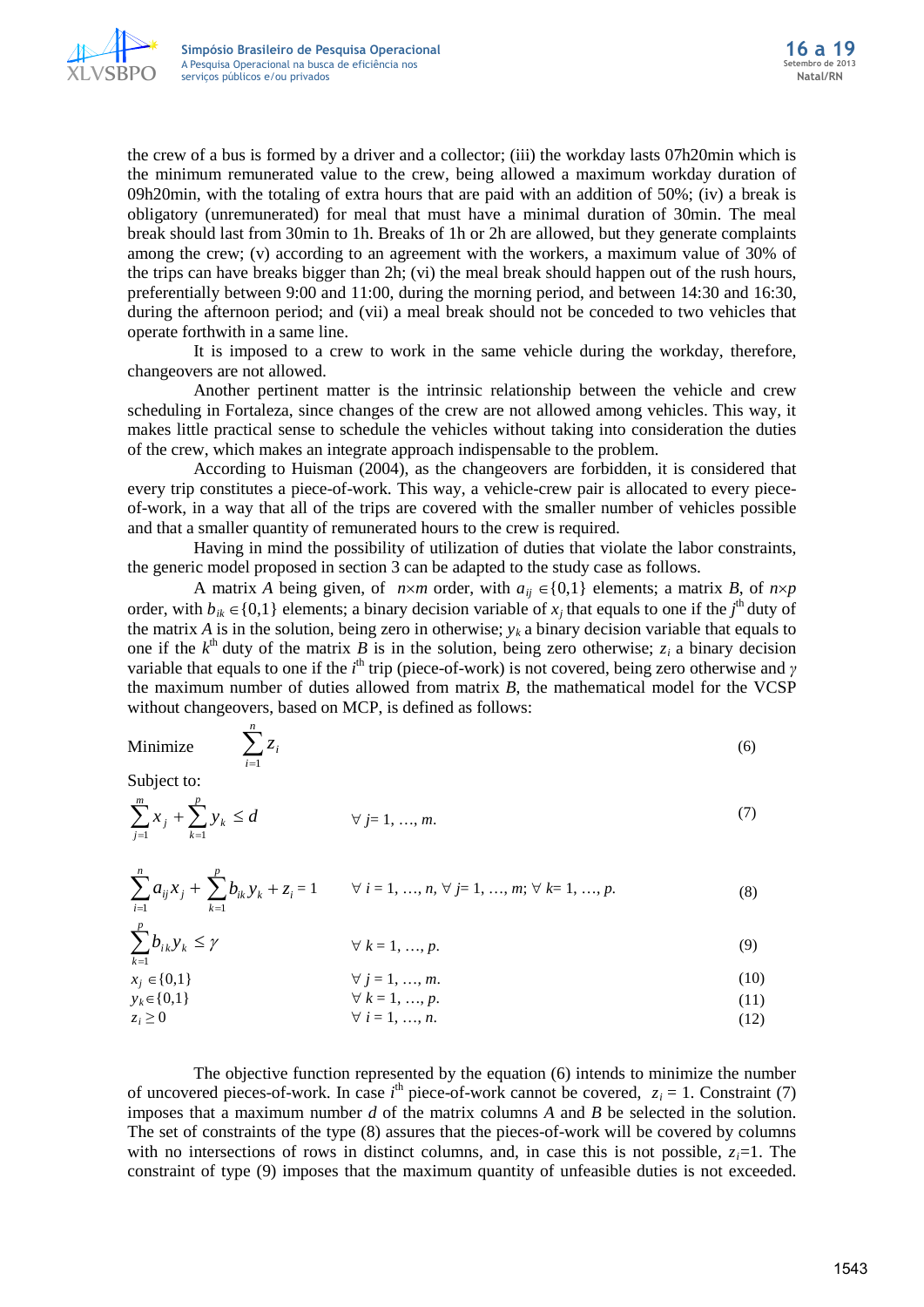

An unfeasible duty is a duty that does not attend completely the labor legislation. The expressions (10), (11) and (12) impose the character of the variables. It must be observed that the variables  $z_i$ are auxiliary, but they do not represent, in fact, decisions. The variable  $x_i = 1$ , if the duty *j* is in the solution, being 0 otherwise.

The matrix *A*, which has *n* rows and *m* columns, contains feasible duties that respect the labor legislation, while matrix *B* that has *n* rows and *p* columns, contains unfeasible duties. It is important to bring to light that there is no penalization in not covering a line in matrix *B*, because this kind of duty is not priority.

The logic to the vehicle and crew scheduling used was the following: (i) generation of possible duties (feasible and unfeasible); (ii) pre-processing; e (iii) resolution of the mathematic model. Hereafter, these stages will be concisely described. The duty generation stage is fundamentally important to the quality of the solutions generated in the optimization process. The search technique in graphs known as Depth-First Search is usually used to generate all feasible duties. It is from the set of these duties, generated in a very high number, that the duties are afterwards selected to implement practically.

However, many works (KLABJAN *et al.*, 2001; KORNILAKIS and STAMATOPOULOS, 2002; AHMADBEYGI and COHN, 2006) report that the generation of all feasible duties can hamper or even make unfeasible the optimization process, having in mind that the space of feasible solutions grows exponentially with the quantity of generated duties.

Ahead the fact that the vehicle scheduling in Fortaleza requires a generation of a set of unfeasible duties, an itemizer process, as the Depth-First Search, it could incur in prohibitive computer costs in the optimization process. Therefore, it was taken as an option to generate duties heuristically, according to the procedure described as follows: the algorithm seeks to generate duties with a meal break, allocating the other trips with the smallest break possible (if possible, with no break). This way, the heuristic seeks to generate good duties. The matrix *A* was generated with breaks of [30;60], while matrix *B* was generated with breaks of more than 60 minutes. With the stop of the algorithm criterion, it was used a maximum number of iterations *w*  equal to  $20n$  (in which  $n$  is the number of trips), because, this way, some thousands of duties would be already generated to the optimization stage.

Duties with extra hours were not generated, only duties with a maximum duration of 07h20min, due to the definition of the model described in Section 3 in this current paper.

The pre-processing stage consists in the transformation of the generated duties in a file to be run in the optimization solver. The heuristic and the pre-processor were developed in the integrated environment Lazarus [\(www.lazarus.freepascal.org\)](http://www.lazarus.freepascal.org/), IDE of public domain that works with Pascal language. The solver used was LINGO [\(www.lindo.com\)](http://www.lindo.com/), optimization *software* used to solve the problems in the linear, integer and non-linear programming. The computational experiments were made in a Genuine Intel 1.86 GHz, with 1GB RAM.

For the evaluation of the proposed approach, it were analyzed 15 instances, reported in Table 1, which consist in about 5% of the bus lines in the mass transit system in Fortaleza.

The Table 1 is composed by thirteen columns, described hereafter. Column 1 consists in the identification of the instance, which is represented by the number of the line. Column 2 presents the number of trips of the line. In columns 3 and 4 the quantity of duties generated are presented. In column 5 it is illustrated the cycle time of the line. It must be observed that in the public transportation system by bus in Fortaleza the time of the cycle varies during the day. Therefore, the mode of cycle time is presented. In column 6 is presented the maximum number of columns to be taken into the solution. In columns 6 and 7 the densities of the matrixes are presented. The column 9 presents the value of the optimized solution to the instance, while in column 10 the computational time is presented to the acquisition of this solution. In columns 11 and 12 are exposed Branch-and-Bound results. Finally, in the column 13 is presented the covering percentage.

The quality of a solution to MCP is normally measured through the covering percentage *c* (column nine in Table 1), determined by the following expression, in which *n* is the number of pieces-of-work and *z* is the value of the objective function obtained, which represents the number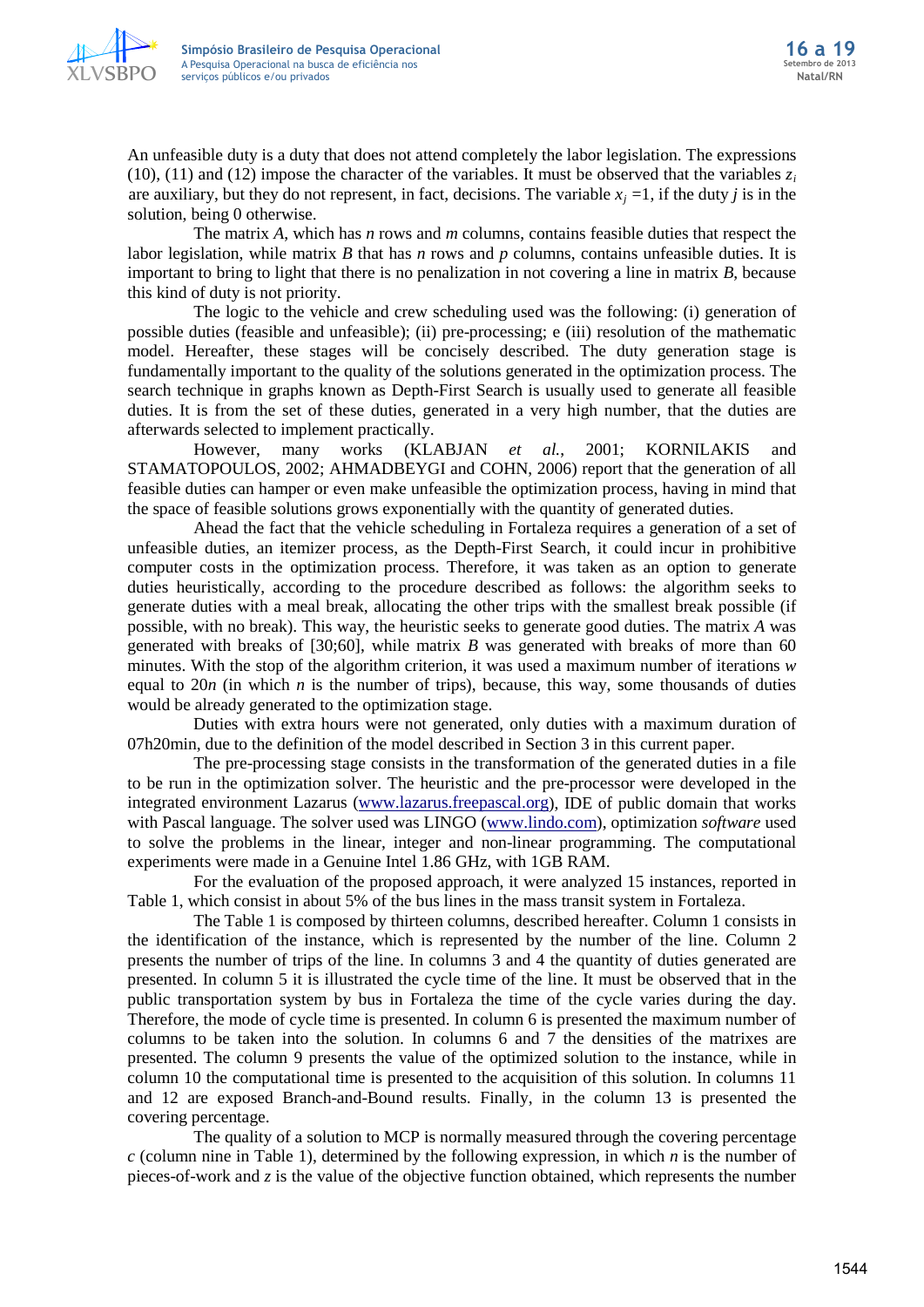

of pieces-of-work uncovered, which must be covered by extra-hours duties.

$$
c = \frac{(n-z)}{n} \tag{13}
$$

The value of *d* is given by the minimum quantity of duties required to cover the trips in a line, which can be calculated multiplying the cycle time by the number of trips and dividing this result by the duration of the labor journey. The value of *γ* is given by  $\lfloor 0.3 \times m \rfloor$ . It was agreed that the number of unfeasible duties would be equal to the number of feasible duties.

In the matter of the obtained results, the following conclusions can be emphasized: (i) to the 15 comparisons made, the mathematic model incurred in an improvement of the covering factor in 11 instances, and obtained results inferior to the manually solutions in 3 instances and occurred 1 tie; (ii) the gap of the covering percentage is found on the interval [-3,1;14,7], while the average gap of the covering percentage for the 15 instances was of 4,7%.

| 1.<br><b>Instance</b> | 2.<br>$\boldsymbol{n}$ | 3.<br>M | 4.<br>$\boldsymbol{p}$ | 5.<br><b>Cicle</b><br>(min) | 6.<br>$\boldsymbol{d}$ | 7.<br>$\rho_A$ | 8.<br>$\rho_B$ | 9.<br>zIP      | 10.<br>t(s)    | 11.<br><b>Number</b><br>of<br><i>branches</i> | 12.<br><b>Number</b><br>of<br>iterations | 13.<br>$c(\%)$ |
|-----------------------|------------------------|---------|------------------------|-----------------------------|------------------------|----------------|----------------|----------------|----------------|-----------------------------------------------|------------------------------------------|----------------|
| 11                    | 179                    | 1005    | 1079                   | 65                          | 30                     | 3,2            | 3,1            | 3              | 10             | 124                                           | 39718                                    | 98,3           |
| 466                   | 74                     | 509     | 509                    | 56                          | 10                     | 9,2            | 9              | 4              | 1              | 89                                            | 5089                                     | 94,6           |
| 112                   | 109                    | 657     | 657                    | 60                          | 16                     | 5,5            | 5,4            | $\overline{2}$ | 20             | 610                                           | 131278                                   | 98,2           |
| 407                   | 67                     | 247     | 247                    | 90                          | 20                     | 5,5            | 5,4            | 4              | 1              | 38                                            | 2755                                     | 94,0           |
| 340                   | 75                     | 627     | 627                    | 40                          | 8                      | 11,1           | 10,8           | $\overline{4}$ | $\overline{2}$ | $\overline{2}$                                | 2793                                     | 94,7           |
| 360                   | 214                    | 1301    | 1301                   | 60                          | 32                     | 2,8            | 2,8            | 7              | 476            | 14543                                         | 2225640                                  | 96,7           |
| 220                   | 142                    | 1004    | 1004                   | 55                          | 20                     | 5,0            | 4,9            | 6              | 11             | 465                                           | 74471                                    | 95,8           |
| 501                   | 64                     | 489     | 503                    | 48                          | 8                      | 12,2           | 12             | 3              | 1              | 16                                            | 1644                                     | 95,3           |
| 401                   | 166                    | 1164    | 1164                   | 52                          | 24                     | 4,2            | 4,1            | $\tau$         | 158            | 2680                                          | 858401                                   | 95,8           |
| 810                   | 64                     | 489     | 489                    | 48                          | 8                      | 11,9           | 11,6           | 3              | $\overline{4}$ | 88                                            | 10945                                    | 95,3           |
| 905                   | 49                     | 258     | 258                    | 72                          | 8                      | 21,2           | 10,0           | 1              | $\mathbf{1}$   | $\Omega$                                      | 427                                      | 98,0           |
| 15                    | 111                    | 801     | 804                    | 56                          | 14                     | 6,5            | 6,4            | $\overline{4}$ | 106            | 3007                                          | 560602                                   | 96,4           |
| 122                   | 64                     | 440     | 440                    | 52                          | 8                      | 10,7           | 10,5           | $\overline{4}$ | 20             | 635                                           | 204087                                   | 93,8           |
| 314                   | 74                     | 325     | 325                    | 77                          | 14                     | 5,9            | 5,9            | 4              | 1              | 3                                             | 1085                                     | 94,6           |
| 70                    | 83                     | 295     | 302                    | 100                         | 22                     | 4,4            | 4,3            | 1              | 1              | 4                                             | 900                                      | 98,8           |

**Table 1. Computational results.**

From the results exposed on Table 1, the following conclusions can be taken into consideration: (i) the covering value percentage is found on the interval [93,8;98,8], while the average covering percentage to the 15 instances was of 96,0%; and (ii) in 12 instances, computational time was inferior to one minute.

From the obtained results, it can be deduced that the biggest benefit in the developed approach (with base on a new mathematic model to the problem) is a reduction of the planning time. While the generation of vehicle schedules generated manually can take hours or even days to be done by the technicians of the ETUFOR, the proposed approach allows that the scheduling is done rapidly, making a greater flexibility in the scheduling by the technicians of the enterprise possible.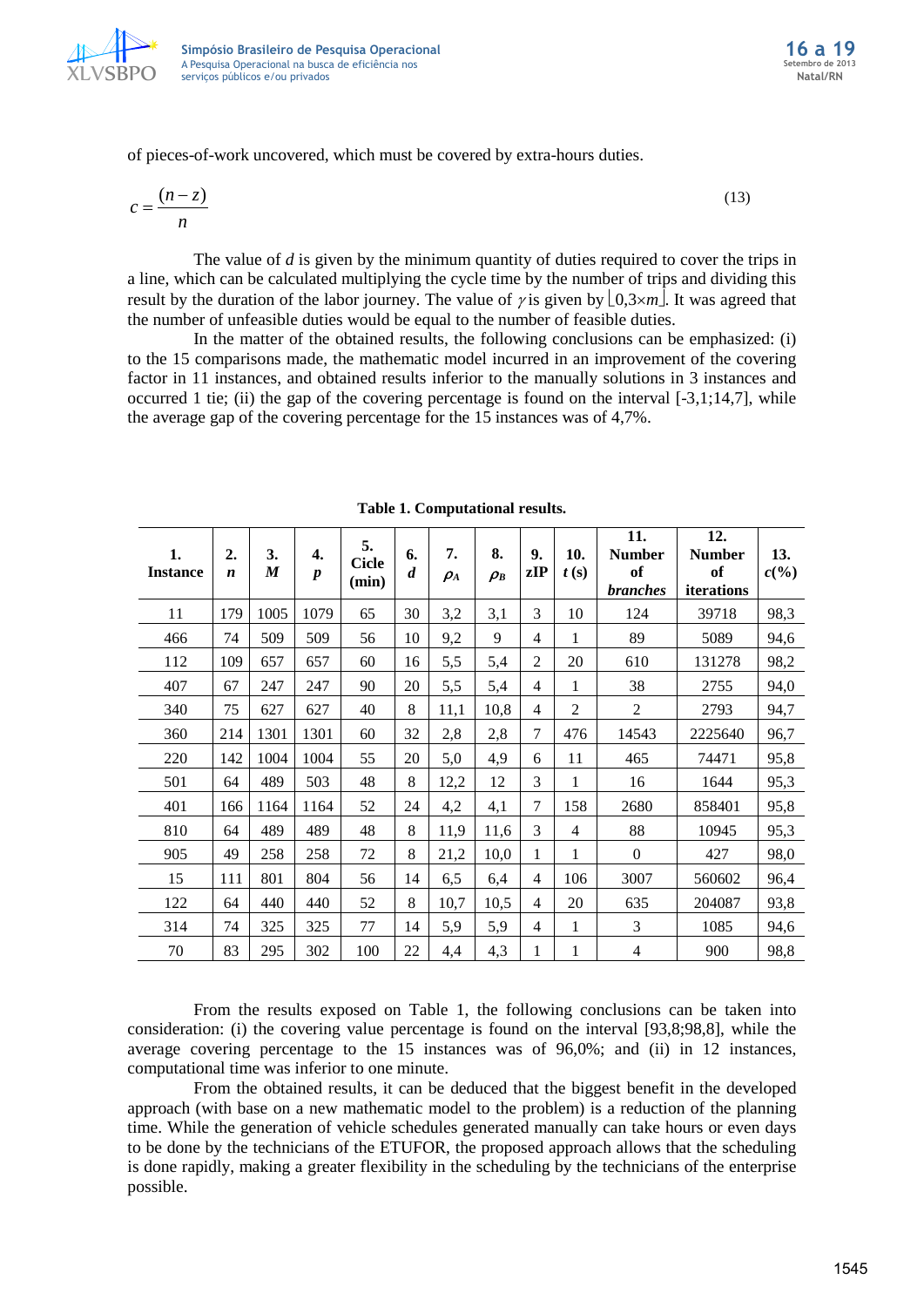

These time savings have an important additional effect, since they allow the realization of multiple trials in a reduced work period, with the possibility of an analysis of the sensitivity of the proposed solutions.

The comparison among the results provided by the model and the manually generated solutions was made, but is not completely fair. This because the manually generated solutions flex the labor constraints even more (for example, they allow breaks with less than 30 minutes or journeys superior to 9:20hs), a fact that is not allowed. Anyway, even flexing these constraints, the manually generated solutions many times require a lot of extra hours duties to cover the trips.

In Table 2 is illustrated a comparison among the generated solutions by the mathematic model and the manually generated solutions, in terms of pieces-of-work covered and covering percentage.

|                 |              | <b>Uncovered pieces-of-work</b> |                | Covering $(\% )$ | Gap           |        |  |
|-----------------|--------------|---------------------------------|----------------|------------------|---------------|--------|--|
| <b>Instance</b> | <b>Trips</b> | <b>Model</b>                    | <b>Manual</b>  | Model            | <b>Manual</b> | (%)    |  |
| 11              | 179          | 3                               | 5              | 98,3             | 97,2          | 1,1    |  |
| 466             | 74           | 4                               | 12             | 94,6             | 83,8          | 10,8   |  |
| 112             | 109          | $\overline{2}$                  | $\overline{4}$ | 98,2             | 96,3          | 1,8    |  |
| 407             | 67           | $\overline{4}$                  | $\overline{4}$ | 94,0             | 94,0          | 0,0    |  |
| 340             | 75           | $\overline{4}$                  | 6              | 94,7             | 92,0          | 2,7    |  |
| 360             | 214          | 7                               | 30             | 96,7             | 86,0          | 10,7   |  |
| 220             | 142          | 6                               | 17             | 95,8             | 88,0          | 7,7    |  |
| 501             | 64           | 3                               | 1              | 95,3             | 98,4          | $-3,1$ |  |
| 401             | 166          | 7                               | 6              | 95,8             | 96,4          | $-0,6$ |  |
| 810             | 64           | 3                               | 1              | 95,3             | 98,4          | $-3,1$ |  |
| 905             | 49           | 1                               | 8              | 98,0             | 83,7          | 14,3   |  |
| 15              | 111          | $\overline{4}$                  | 8              | 96,4             | 92,8          | 3,6    |  |
| 122             | 64           | 4                               | 10             | 93,8             | 84,4          | 9,4    |  |
| 314             | 74           | $\overline{4}$                  | 5              | 94,6             | 93,2          | 1,4    |  |
| 70              | 83           | 1                               | 12             | 98,8             | 85,5          | 13,3   |  |

**Table 2. Comparison between optimal and manual solutions.**

#### **5. Conclusions**

This paper presented a new approach for the Vehicle and Crew Scheduling Problem in public transportation systems based on a maximum covering model. This formulation showed itself consistent and allowed the solution, in a exact way, of 15 instances originated from the public transportation system by bus of Fortaleza.

It is indispensable to emphasize the relevance and the originality of the approach here proposed. There is no paper that reports a formulation for the Vehicle and Crew Scheduling Problem based on the MCP, even on the best knowledge of the authors.

To the authors, the obtained results are of high quality, which show the validity of the proposed approach and its potentiality of application in other real problems as well.

This paper reports just a part of a wide research project. Having in mind the multiobjective nature of the vehicle and crew scheduling problems in public transportation systems, the authors are developing models and algorithms that take into consideration the multicriteria nature of the problem.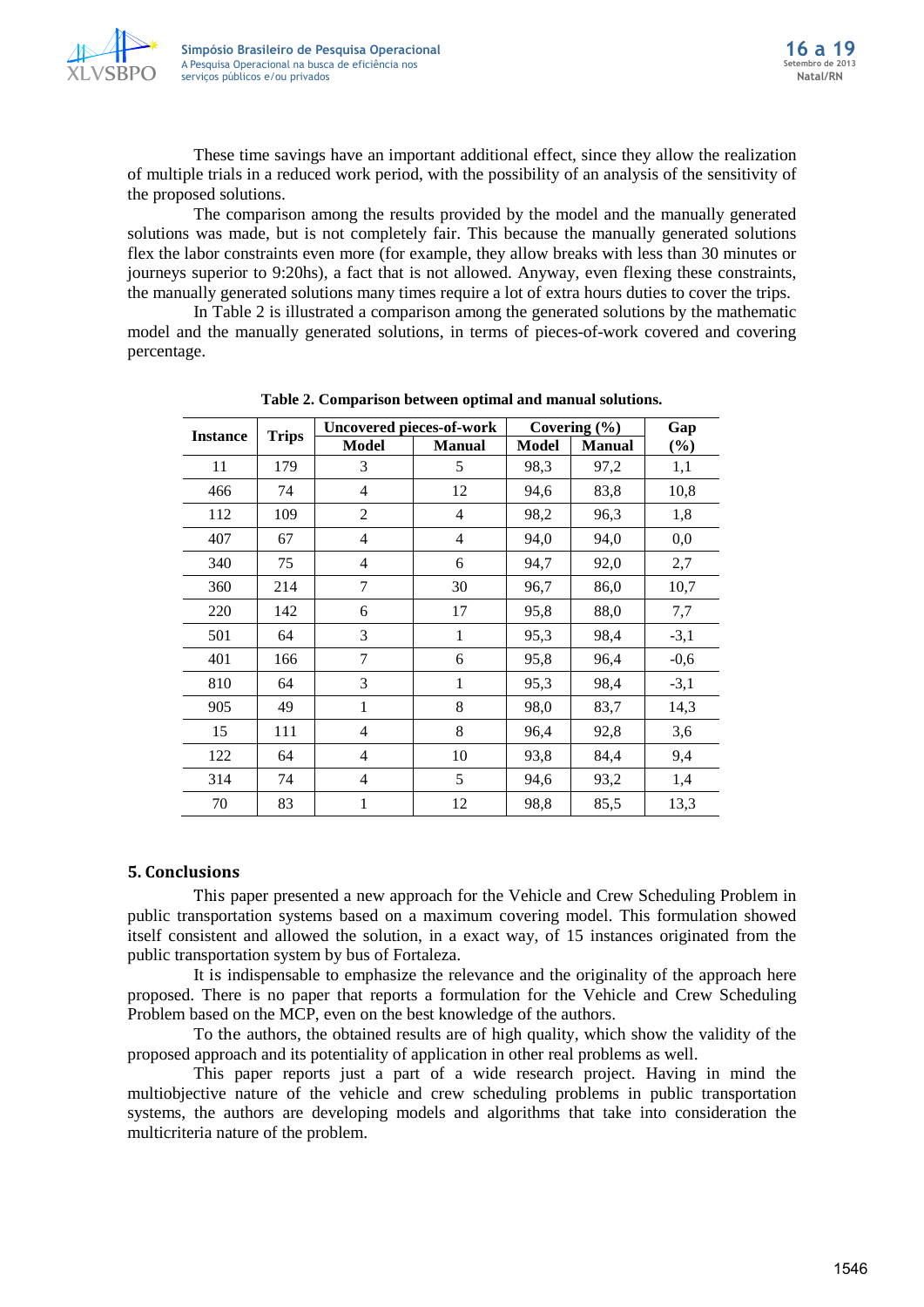

#### **References**

**AhmadBeygi, S., Cohn, A.** (2006), Generating crew pairings for very large flight networks. Technical Report TR06- 03, Industrial and Operations Engineering Department, University of Michigan, Ann Arbor.

**Ball, M.; Bodin, L.; Dial, R.** (1983), A matching based heuristic for scheduling mass transit crews and vehicles. *Transportation Science*, vol. 17, p. 4–31.

**Bartodziej, P.; Derigs, U.; Malcherek, D. Vogel, U.** (2007), Models and algorithms for solving combined vehicle and crew scheduling problems with rest constraints: an application to road feeder service planning in air cargo transportation. *OR Spectrum*.

**Bodin, L.; Golden, B.; Assad, A.; Ball, M.** (1983). Routing and Scheduling of Vehicles and Crews - The State of the Art. *Computers and Operations Research*, vol. 10, p. 63–212.

**Carraresi, P.; Gallo, G.** (1984), Network models for vehicle and crew scheduling models. *Transportation Research Part B*, vol. 37, 301 – 322.

**Ceder, A.** (2002), Urban transit scheduling: framework, review and examples. *Journal of Urban Planning and Development*, v. 128, p. 225 – 244.

**Daduna, J. R.; Paixão, J. M. P.** (1995), Vehicle Scheduling for public mass transit – an Overview. In: Daduna, J. R.; Branco, I.; Paixão, J. M. P. (Eds.) Computer-Aided Transit Scheduling. Lecture Notes in Economics and Mathematical Systems, Springer, vol. 430, p. 76–90.

**Dias, M. T. G.; Sousa, J. M. P.; Cunha, J. F**. (2002), Genetic algorithms for the bus driver scheduling problem: a case study. *Journal of the Operational Research Society*, vol. 53, p. 1–12.

Falkner, J. C.; Ryan, D. M. (1992), EXPRESS: Set partitioning for bus crew scheduling in Christchurch. In: Desrochers, M.; Rosseau, J. M. (Eds.) Computer-Aided Transit Scheduling: Proceedings of the Fifth International Workshop, Springer, p. 359–378.

**Fischetti M.; Lodi, A.; Martello, S.; Toth, P.** (2001), A polyhedral approach to simplified crew scheduling and vehicle scheduling problems. *Management Science*, v. 47, p. 833–850.

**Fleurent, C.; Rosseau, J.M.** (2007), Integrated vehicle and crew scheduling in practice. In: Technical Report GIRO, Montreal.

**Freling, R.; Paixão, J.M.P.; Wagelmans, A.P.M.** (1999a), Models and algorithms for vehicle scheduling. In: Report 9562/A, Econometric Institute, Erasmus University Rotterdam.

F**reling, R.; Wagelmans, A.P.M.; Paixão, J.M.P.** (1999b),An overview of models and techniques for integrating vehicle and crew scheduling. In: Wilson, N. H. M. (Ed.) Computer-aided Transit Scheduling, Lecture Notes in Economics and Mathematical Systems, Springer, vol. 471, p. 441–460, Springer.

**Freling, R.; Paixão, J. M. P.; Wagekmans, A. P. M.** (2001a), Models and algorithms for single-depot vehicle scheduling. *Transportation Science*, vol. 35, 165 – 180.

**Freling, R.; Huisman, D.; Wagelmans, A.P.M.** (2001b), Applying an integrated approach to vehicle and crew scheduling in practice. In: Voβ, S.; Daduna, J. R. (Eds.) Computer-aided Transit Scheduling, Lecture Notes in Economics and Mathematical Systems, Springer, v. 505, p. 73–90.

**Freling, R.; Huisman, D.; Wagelmans, A.P.M.** (2003), Models and algorithms for integration of vehicle and crew scheduling. *Journal of Scheduling*, vol. 6, p. 63–85.

**Friberg, C. Haase, K.** (1999), An exact branch and cut algorithm for the vehicle and crew scheduling problem. In: Wilson, N. H. M. (Ed.) Computer-aided Transit Scheduling, Lecture Notes in Economics and Mathematical Systems, Springer, vol. 471, p. 63–80, Springer.

**Gaffi, A.; Nonato, M.** (1999), An integrated approach to ex-urban crew and vehicle scheduling problem. In: Wilson, N. H. M. (Ed.) Computer-aided Transit Scheduling, Lecture Notes in Economics and Mathematical Systems, Springer, vol. 471, p. 103–128, Springer.

**Groot, S. W.; Huisman, D.** (2008), Vehicle and crew scheduling: solving large real-world instances with an integrated approach. In: Hickman, M.; Mirchandani; Voβ, S. (Eds.) Computer-aided Transit Scheduling, Lecture Notes in Economics and Mathematical Systems, Springer, v. 600, p. 43 – 56, Springer.

**Haase, K.; Desaulniers, G.; Desrosiers, J.** (2001), Simultaneous vehicle and crew scheduling in urban mass transit systems. *Transportation Science*, vol. 35, p. 286–303.

**Huisman, D.** (2004), Integrated and dynamic vehicle and crew scheduling. Ph.D. Thesis. Tinbergen Institute, Erasmus University Rotterdam, Rotterdam.

**Huisman, D.; Freling, R.; Wagelmans, A.P.M.** (2005), Multiple-depot integrated vehicle and crew scheduling. *Transportation Science*, vol. 39, p. 491–502.

**Klabjan, D.; Johnson, E. L.; Nemhauser, G. L.; Gelman, E.; Ramaswamy, S.** (2002), Airline crew scheduling with time windows and plane-count constraints. *Transportation Science*, vol. 36, p. 337–348.

**Kornilakis, H.; Stamatopoulos, P.** (2002), Crew pairing optimization with Genetic Algorithms*.* In: Vlahavas, I. P., Spyropoulos, C. D. (Eds.) Methods and Applications of Artificial Intelligence, Springer, v. 2308, p. 109–120, Springer. **Laurent, B.; Hao, J.K.** (2007), Simultaneous vehicle and driver scheduling: a case study in a limousine rental company. *Computers & Industrial Engineering*, vol. 53, p. 542–558.

**Laurent, B.; Hao, J. K.** (2008), Simultaneous vehicle and crew scheduling for extra urban transports. In: XXI International Conference on Industrial Engineering & Other Applications of Applied Intelligent Systems.

**Mesquita, M.; Paias, A.** (2008), Set partitioning/covering-based approach for the integrated vehicle and crew scheduling problem. *Computers & Operations Research*, vol. 35, p. 1562–1575.